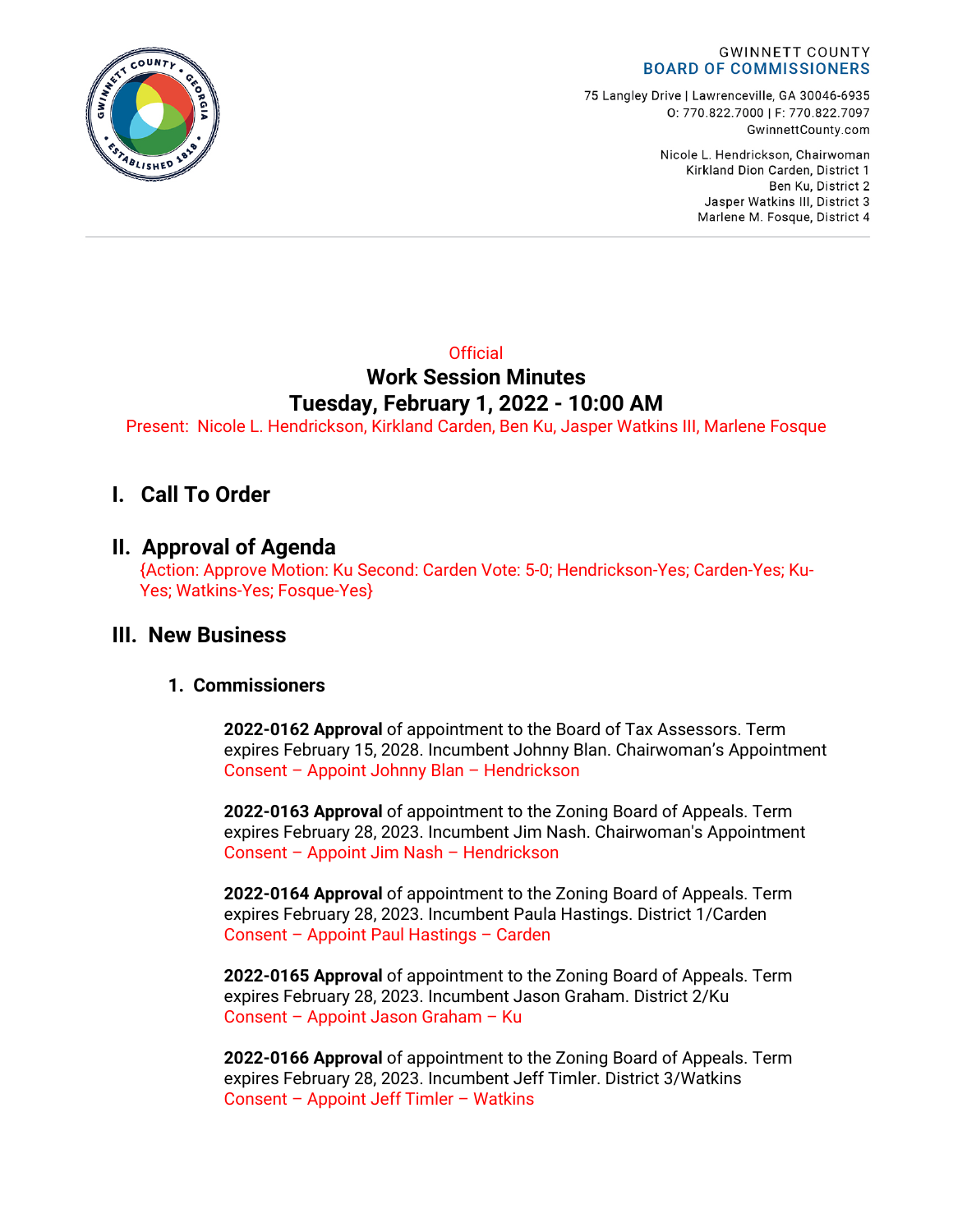# **III. New Business**

#### **1. Commissioners**

**2022-0167 Approval** of appointment to the Zoning Board of Appeals. Term expires February 28, 2023. Incumbent Matt Peevy. District 4/Fosque Consent – Appoint Matt Peevy – Fosque

**2022-0168 Approval** to accept the resignation of Greg Beadles, Non-Residential Developer Representative, from the Development Advisory Committee. Member serves at the pleasure of the Board of Commissioners. Consent – Ku

#### **2. Multiple Departments**

**2022-0037 Approval** to renew BL013-21, door and door frame repairs and replacements on an annual contract (March 16, 2022 through March 15, 2023), Departments of Community Services and Water Resources, with Security Resources dba Door Resources, Inc., base bid \$120,000.00. (Staff Recommendation: Approval) Consent – Ku

**2022-0063 Approval** to renew BL007-19, purchase only and purchase and installation of sod and sprigs on an annual contract (March 27, 2022 through March 26, 2023), Departments of Community Services, Transportation and Water Resources, with Arthur A. Jones & Associates dba Buck Jones Nursery; Benson Construction Company, Inc.; Kirkpatricks Turf & Landscape Management, LLC; and Tifton Sod, Inc. dba Tifton Turf, base bid \$282,000.00. (Staff Recommendation: Approval) Consent – Ku

### **3. Community Services/Tina Fleming**

**2022-0075 Approval** to renew BL008-19, repair and maintenance of aquatic dehumidification systems on an annual contract (April 16, 2022 through April 15, 2023), with Southeastern Heating and Air, Inc., base bid \$300,000.00. (Staff Recommendation: Approval) Consent – Fosque

**2022-0082 Approval** to renew BL041-20, provision of commercial moving services on an annual contract (April 22, 2022 through April 21, 2023), with Suddath Relocation Systems of Atlanta, Inc., base bid \$157,720.00. (Staff Recommendation: Approval) Consent – Fosque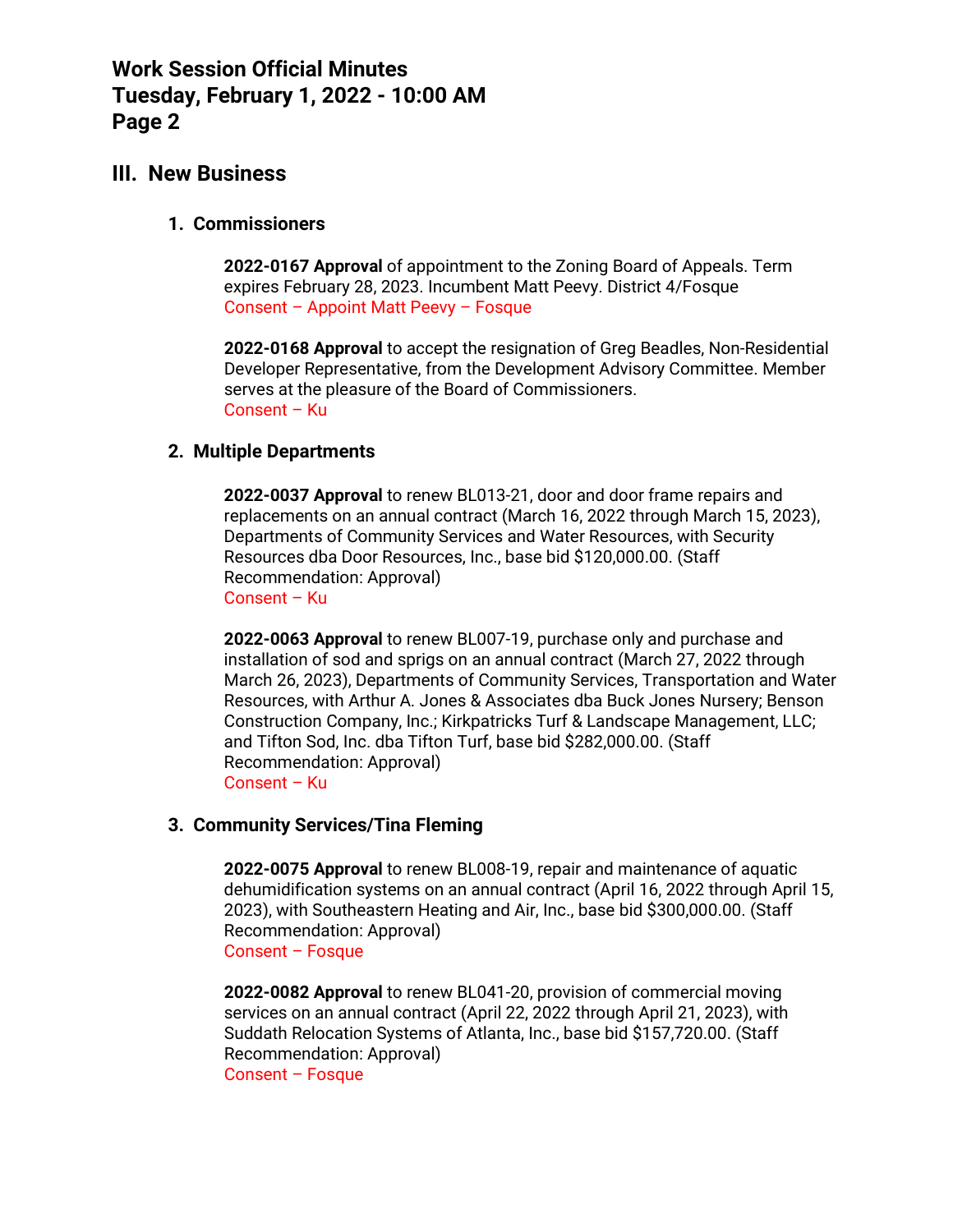# **III. New Business**

## **3. Community Services/Tina Fleming**

**2022-0100 Approval/authorization** for the Chairwoman to execute a contract with Gwinnett County Department of Family and Children Services in the amount of \$660,638.00 for the period of January 1, 2022 through December 31, 2022. Subject to approval as to form by the Law Department. (Staff Recommendation: Approval)

Consent – Fosque

**2022-0158 Approval/authorization** for the Chairwoman to execute a contract with View Point Health, in the amount of \$1,043,341.00 for the period of January 1, 2022 through December 31, 2022. Subject to approval as to form by the Law Department. (Staff Recommendation: Approval ) Consent – Fosque

**2022-0159 Approval/authorization** for the Chairwoman to execute a contract with Gwinnett Coalition for Health and Human Services, in the amount of \$235,088.00 for the period of January 1, 2022 through December 31, 2022. Subject to approval as to form by the Law Department. (Staff Recommendation: Approval)

Consent – Fosque

**2022-0160 Approval/authorization** for the Chairwoman to execute a contract with United Way of Greater Atlanta d/b/a HomeFirst Gwinnett, in the amount of \$600,000.00 for the period of January 1, 2022 through December 31, 2022. Subject to approval as to form by the Law Department. (Staff Recommendation: Approval)

Consent – Fosque

**2022-0161 Approval/authorization** for the Chairwoman to execute a contract with Mosaic Georgia Inc., in the amount of \$496,500.00 for the period of January 1, 2022 through December 31, 2022. Subject to approval as to form by the Law Department. (Staff Recommendation: Approval) Consent – Fosque

**2022-0192 Approval/authorization** for the Chairwoman to execute a contract with Gwinnett County Board of Health d/b/a Gwinnett County Health Department, in the amount of \$2,074,641.00 for the period of January 1, 2022 through December 31, 2022. Subject to approval as to form by the Law Department. (Staff Recommendation: Approval) Consent – Fosque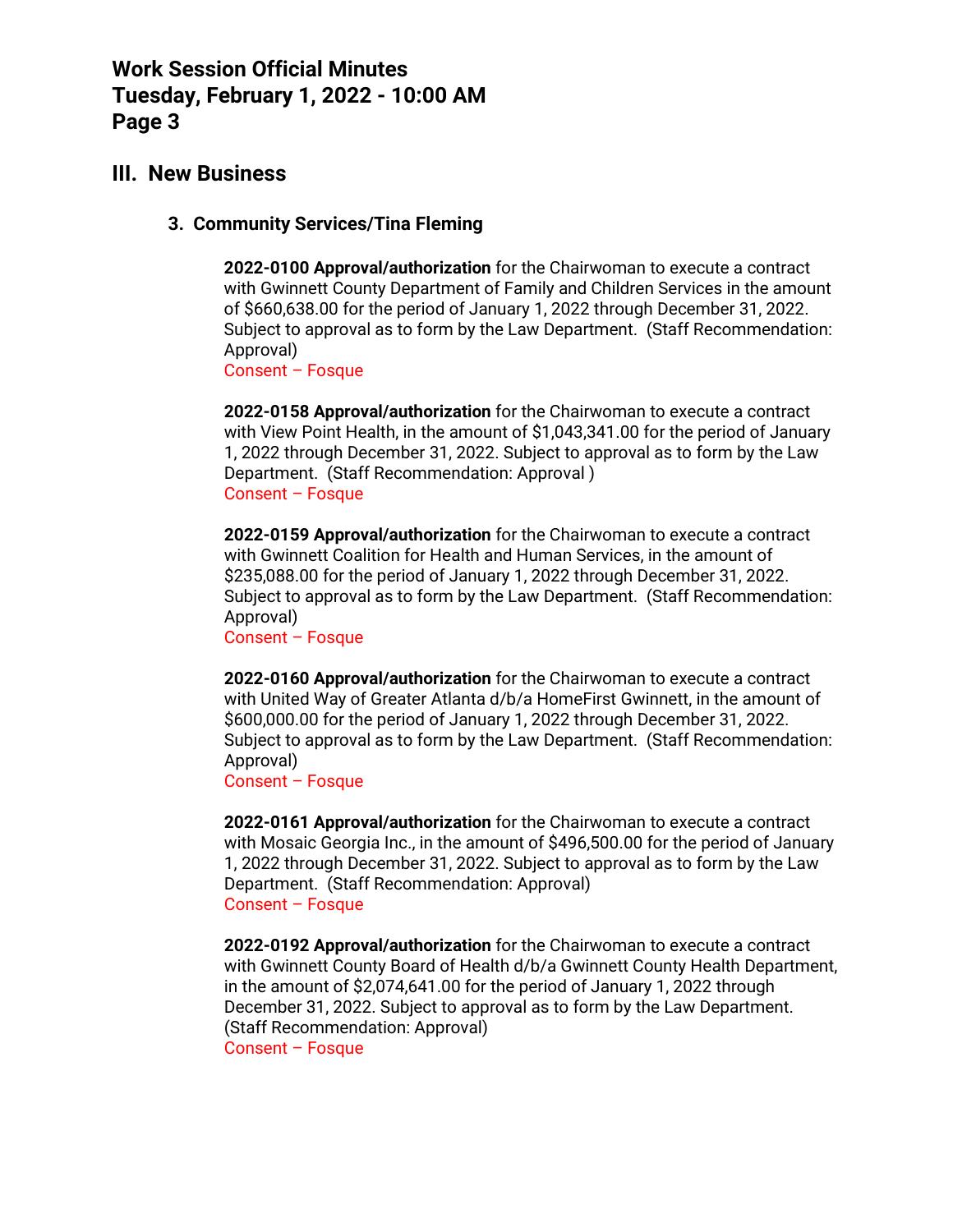# **III. New Business**

## **4. Financial Services/Buffy Alexzulian**

**2022-0080 Award RP008-21**, printing and mailing of various tax forms on an annual contract (February 8, 2022 through February 7, 2023), to Diversified Companies, LLC, base amount \$191,332.75. Contract to follow award. Subject to approval as to form by the Law Department. (Staff Recommendation: Award) Consent – Fosque

**2022-0157 Approval** of tax digest corrections, including changes to the digest, additions, deletions, and errors discovered during the billing and collection process of the Tax Assessors and Tax Commissioner's Office. Adjustments amount to an increase of assessed value in the amount of \$20,972,300.00, a decrease in assessed value of \$10,392,150.00 for a net increase of \$10,580,150.00 for tax years 2016 through 2021. (Staff Recommendation: Approval) (Board of Assessors Approved on January 5, 2022, Vote 5-0) Consent – Carden

## **5. Fire Services/Russell S. Knick**

**2022-0081 Approval** to renew BL129-18, purchase of leather structural firefighter boots on an annual contract (February 6, 2022 through February 5, 2023), with Bennett Fire Products Company, Inc., base bid \$100,375.00. (Staff Recommendation: Approval) Consent – Watkins

**2022-0060 Approval/authorization** for the Chairwoman to execute a Memorandum of Agreement between Georgia Emergency Management Agency (GEMA) - Homeland Security Georgia Search and Rescue Team and Gwinnett County. This Agreement will provide for mutual assistance between the participating parties in managing any emergency or disaster duly declared by the governing authority of any participating party. Subject to approval as to form by the Law Department. (Staff Recommendation: Approval) Consent – Watkins

### **6. Information Technology Services/Dorothy Parks**

**2022-0068 Approval** to renew BL001-18, on-demand installation services for voice and data wiring on an annual contract (February 20, 2022 through February 19, 2023), with Core Technologies, Inc. and Ideal Communications, Inc., base bid \$532,813.00. (Staff Recommendation: Approval) Consent – Fosque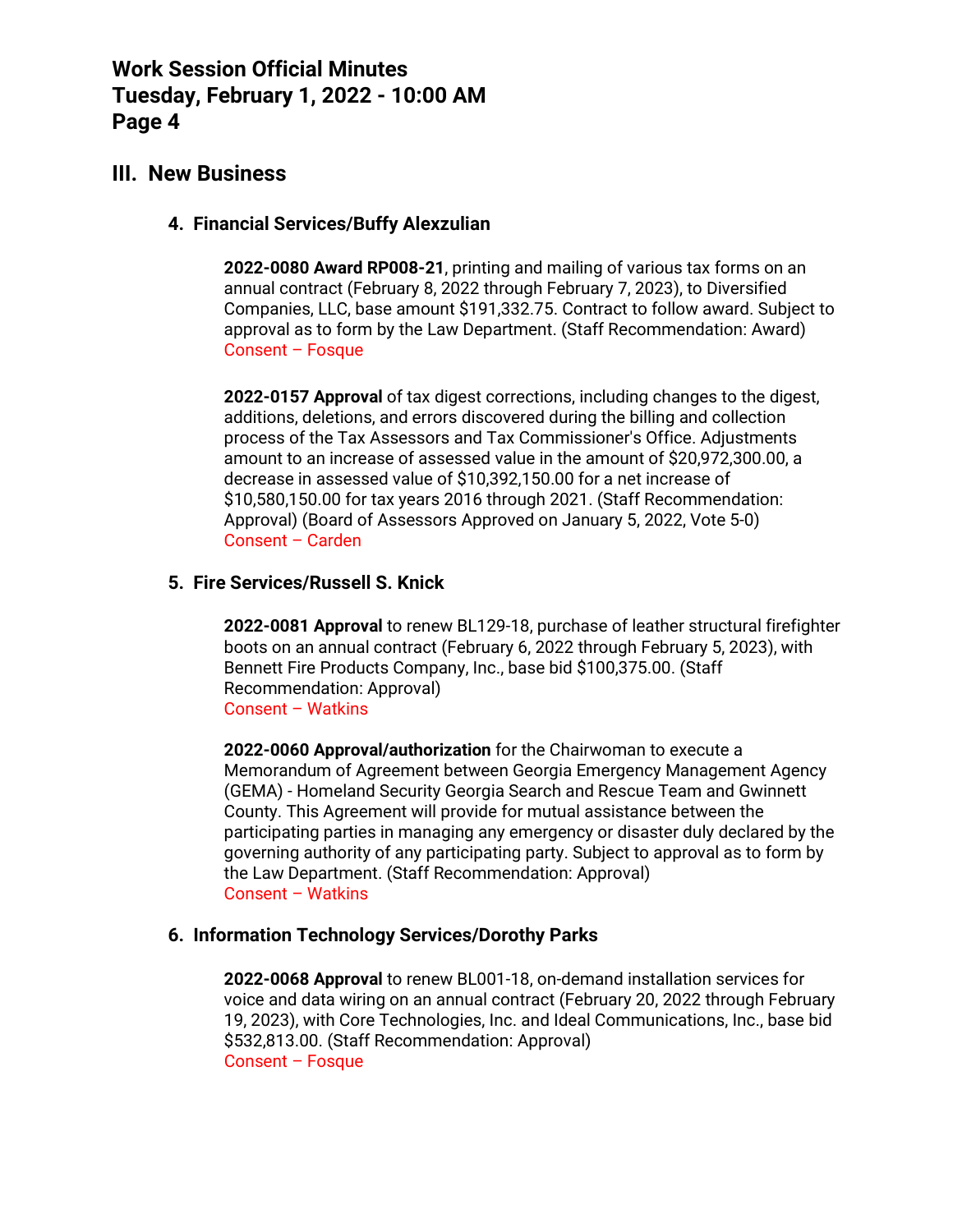# **III. New Business**

## **7. Law Department/Michael P. Ludwiczak**

**2022-0098 Approval/authorization** for Declaration of Taking Condemnation proceedings for the property of Roman International, LLC, U.S. Small Business Administration, and Bruce L. Jaffe, consisting of 26,121.13 square feet of fee simple right of way, 6,614.35 square feet of permanent construction easement, 669.42 square feet of permanent drainage easement, and 2,241.08 square feet of 48-month temporary driveway easement, Tax Parcel No. R6052 002, 2123 Parkwood Road, amount \$119,800.00. Subject to approval as to form by the Law Department. This project is funded by the 2017 SPLOST program. Consent – Watkins

**2022-0189 Approval/authorization** to amend Chapter 6 of the Code of Ordinances of Gwinnett County, entitled Alcoholic Beverages, by adding new Sections 6-73 and 6-129 and by repealing Sections 6-4 and 6-125 and replacing them with new Sections 6-4 and 6-125. Subject to approval as to form by the Law Department.

Discussion – Fosque

## **8. Planning & Development/Susan Canon**

**2022-0078 Approval** of Waiver of Time Lapse Requirement for Zoning for property located at 3075 Lawrenceville Highway. The applicant, Rich-West Properties c/o Mahaffey Pickens Tucker, LLP, requests waiver of the 12-month time lapse requirement for zoning relating to prior case, RZM2021-00009. District 4/Fosque

Consent – Fosque

### **9. Police Services/James D. McClure**

**2022-0039 Approval** to accept a donation of nine (9) new LOF Streetfighter K9 vests valued at \$10,800.00 from the Georgia Police K9 Foundation. This donation will be used by the Gwinnett County Police Department's Special Operations Section, K9 Unit. This donation will outfit the entire unit and replace soon expiring K9 vests that are currently in use.

Consent – Fosque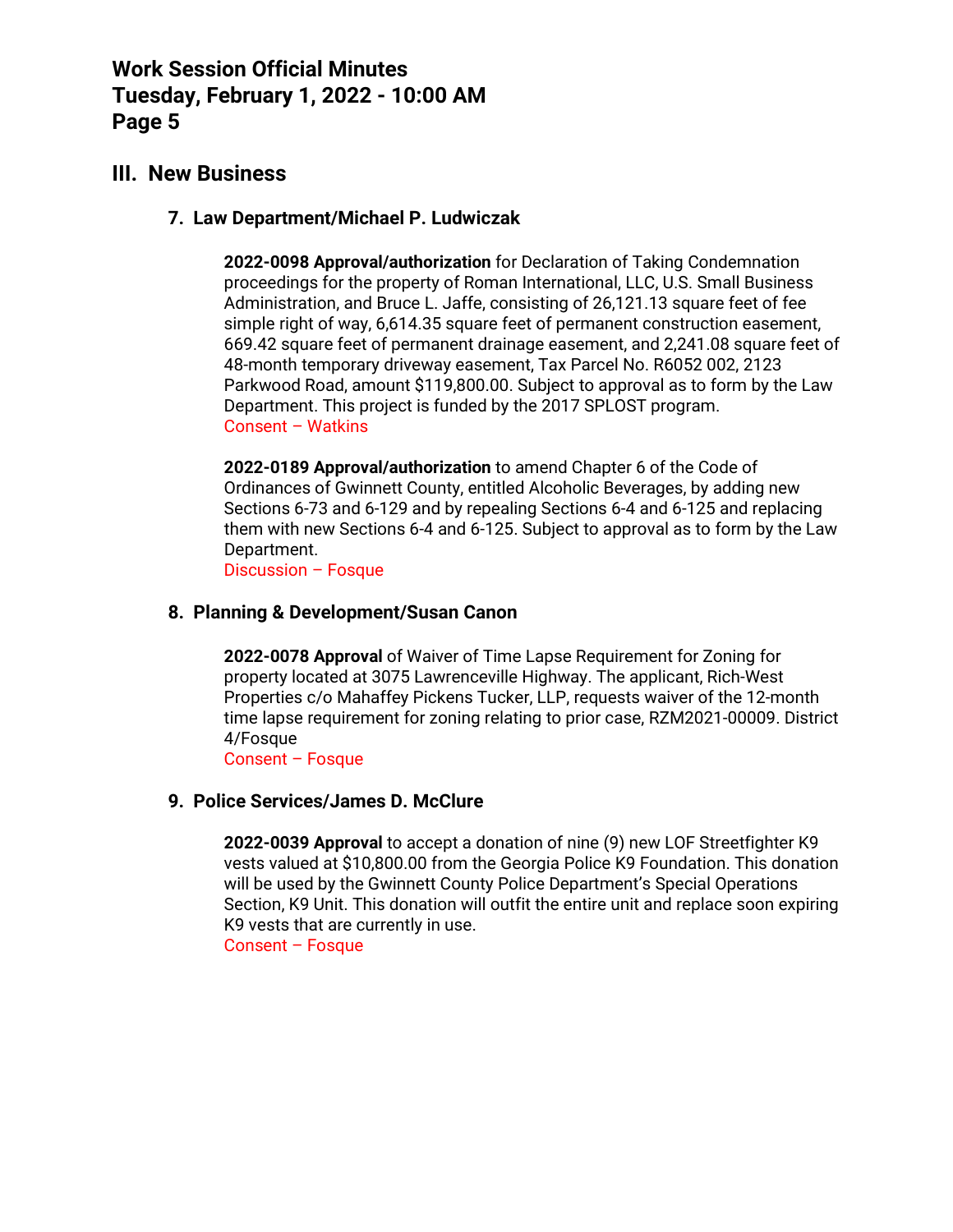# **III. New Business**

## **9. Police Services/James D. McClure**

**2022-0061 Approval** to apply for and accept, if awarded, a grant by the Georgia Emergency Management and Homeland Security Agency (GEMA/HS), in the amount of \$50,000.00. Funds will be used to procure emergency management supplies in accordance with the Federal Emergency Management Agency (FEMA) authorized equipment list and professional services. A County match of \$50,000.00 is required and will be covered through in-kind personnel salaries. Approval/Authorization for the Chairwoman or designee to execute grant documents or any other necessary documents. Subject to approval as to form by the Law Department. Contract to follow award. Consent - Watkins

### **10. Transportation/Lewis Cooksey**

**2022-0090 Award BL129-21**, Burns Road at Dickens Road intersection improvement project, to Summit Construction & Development, LLC, amount not to exceed \$1,433,788.28. Contract to follow award. Subject to approval as to form by the Law Department. This project is funded by the 2017 SPLOST Program. (Staff Recommendation: Award) Consent – Ku

**2022-0029 Approval** to renew BL010-18, right-of-way mowing of County roads on an annual contract (March 21, 2022 through March 20, 2023), with Yellowstone Landscape SE, LLC, base bid \$835,000.00. (Staff Recommendation: Approval)

Consent – Fosque

**2022-0035 Approval** to renew BL012-18, mowing and trimming of landscaped roadsides and along public sidewalks on an annual contract (March 21, 2022 through March 20, 2023), with ACS Landscape Management, Inc. for Section A, and Yellowstone Landscape SE, LLC for Section B, base bid \$1,025,000.00. (Staff Recommendation: Approval)

Consent – Carden

**2022-0084 Approval** to renew BL131-18, purchase and installation of guardrail and fencing on an annual contract (February 16, 2022 through February 15, 2023), with Martin-Robbins Fence Company, base bid \$220,000.00. (Staff Recommendation: Approval) Consent – Watkins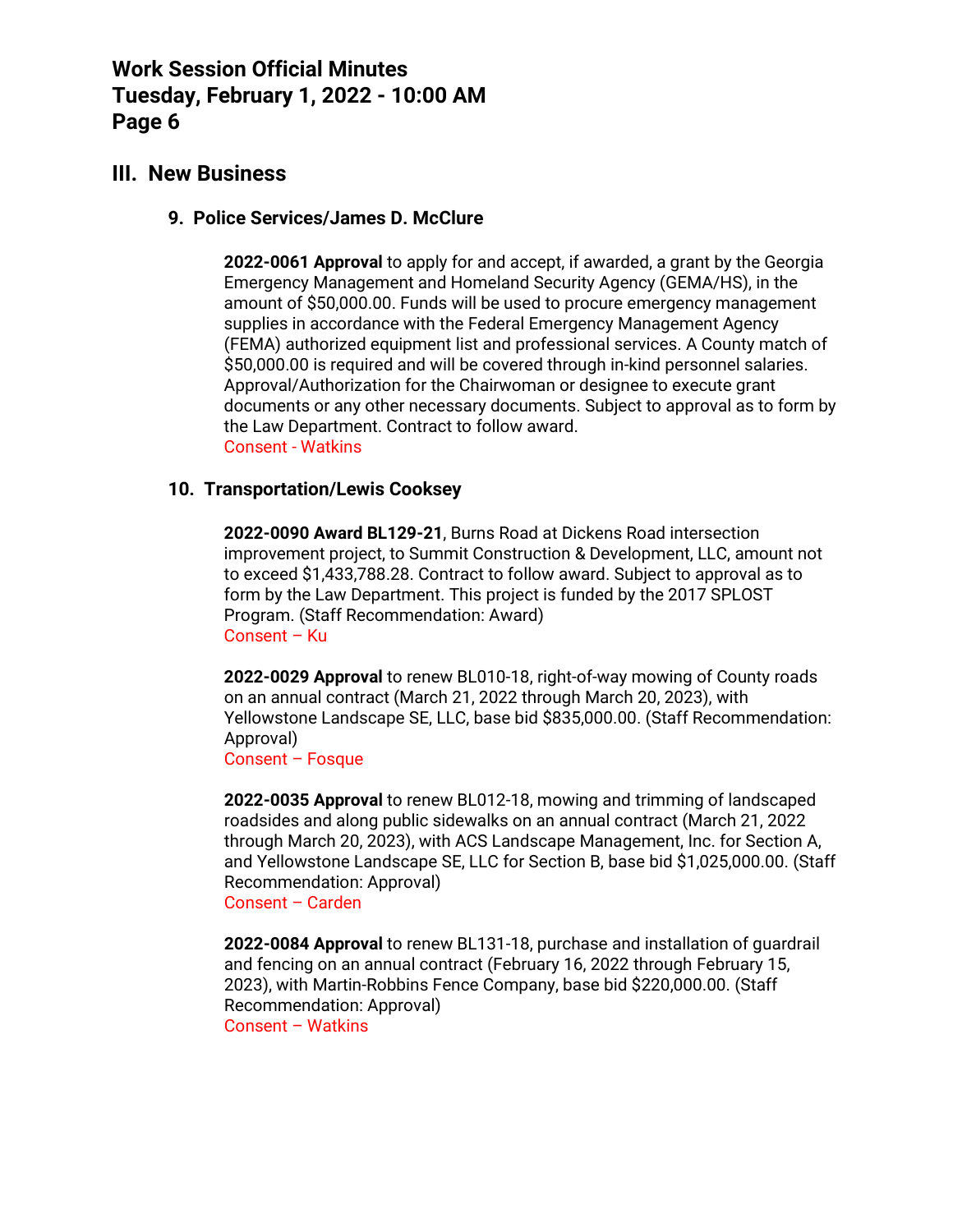# **III. New Business**

### **10. Transportation/Lewis Cooksey**

**2022-0096 Approval** of incorporation of Valley Road (Sweetwater Drive to US 29/SR 8/Lawrenceville Highway) into the Gwinnett County Speed Hump Program. Total estimated cost is \$3,378.61. This project is funded by the 2014 SPLOST Program. Subject to approval as to form by the Law Department. (Staff Recommendation: Approval) Consent – Fosque

**2022-0097 Approval** of incorporation of Holman Road into the Gwinnett County Speed Hump Program. Total estimated cost is \$36,175.43. This project is funded by the 2014 SPLOST Program. Subject to approval as to form by the Law Department. (Staff Recommendation: Approval) Consent – Carden

**2022-0101 Approval/authorization** for the Chairwoman to execute an Intergovernmental Agreement between the Georgia Department of Transportation (GDOT) and Gwinnett County for the coordination and cooperation for the GDOT's Traffic Signal Operations (SigOps) Program. Approval/authorization for the Chairwoman or designee to execute any and all related documents. Subject to approval as to form by the Law Department. (Staff Recommendation: Approval)

Consent – Fosque

## **11. Water Resources/Tyler Richards**

**2022-0036 Approval** to renew BL005-20, provision of instrumentation calibration, maintenance, repair and replacement of various equipment for the Department of Water Resources on an annual contract (March 9, 2022 through March 8, 2023), with Argus Group Holdings dba Premier Safety, base bid \$200,000.00. (Staff Recommendation: Approval)

Consent – Ku

**2022-0062 Approval** to renew BL016-18, provision of HVAC maintenance and repair services for various Department of Water Resources locations on an annual contract (April 18, 2022 through April 17, 2023), with Capital City Mechanical Services, Inc.; Maxair, Inc.; and United Maintenance, Inc., base bid \$1,500,000.00. (Staff Recommendation: Approval) (Water and Sewerage Authority Approved on January 10, 2021, Vote 4-0.) Consent – Fosque